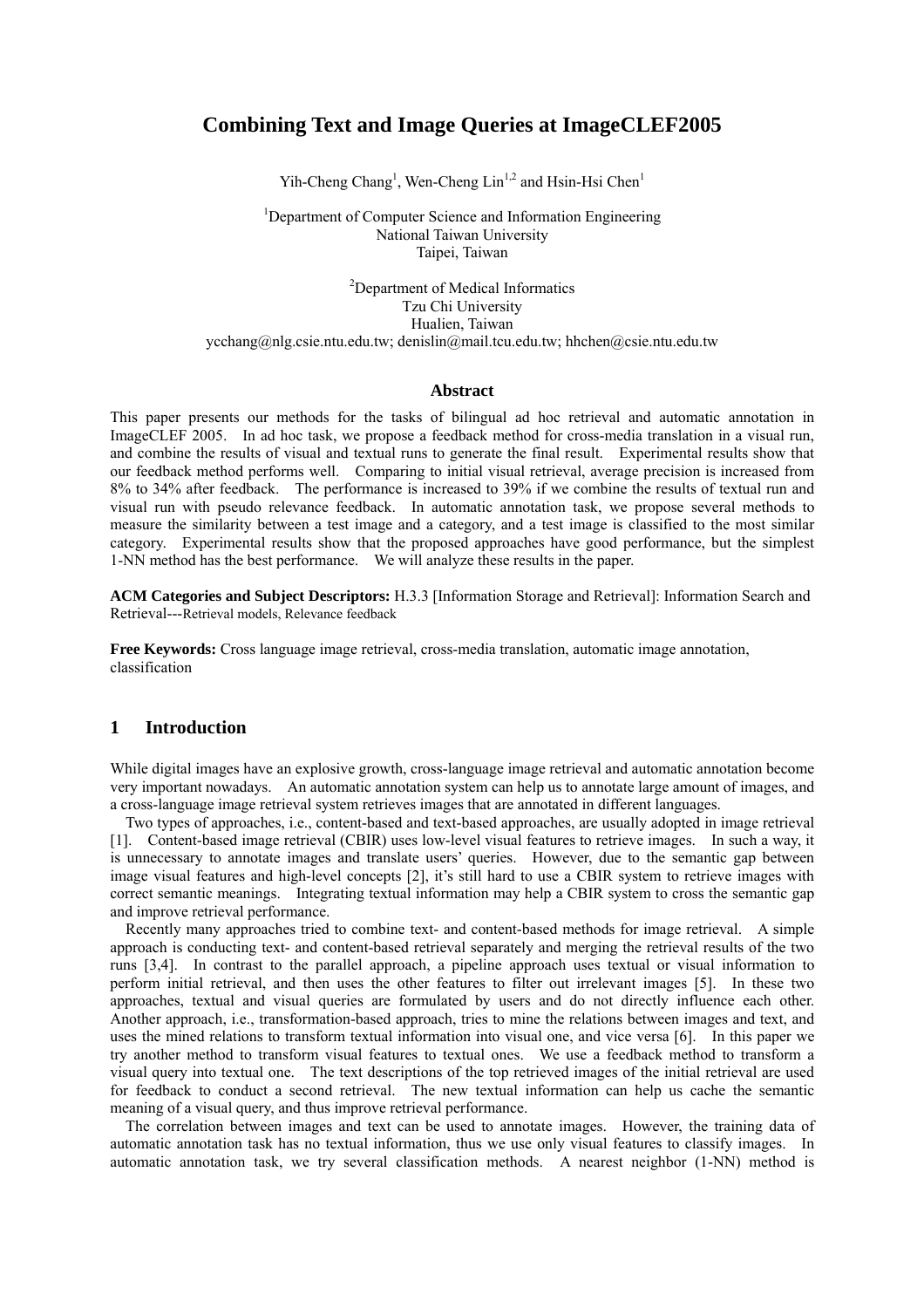considered as our baseline. We propose several methods to measure the similarity between a test image and a class, and a test image is classified to the most similar class. We propose a method that measures the similarity between an image and a class by averaging the similarity scores of the top *n* most similar images in the class. Besides, we also propose an approach that divides a class into several smaller classes and classifies a test image according to the similarities between the test image and the centroids of the smaller classes.

The rest of the paper is organized as fellows. Section 2 and 3 introduce the proposed approaches and experimental results of bilingual ad hoc retrieval task and automatic annotation task, respectively. Section 4 concludes the remark.

### **2 Bilingual Ad Hoc Retrieval Task**

### **2.1 Feedback Method for Cross-Media Translation**

To do cross-media translation between visual and textual representations, several correlation-based approaches have been proposed in automatic annotation task. Those approaches model the correlation between text and visual representation, and use the mined relation to translate images to text descriptions. Mori, Takahashi and Oka [7] divided images into grids, and then the grids of all images were clustered. Co-occurrence information was used to estimate the probability of each word for each cluster. Duygulu, *et al.* [8] used blobs to represent images. First, images are segmented into regions using a segmentation algorithm like Normalized Cuts [9]. All regions are clustered and each cluster is assigned a unique label (blob token). EM algorithm is used to construct a probability table that links blob tokens with word tokens. Jeon, Lavrenko, and Manmatha [10] proposed a cross-media relevance model (CMRM) to learn the joint distribution of blobs and words. They further proposed continuous-space relevance model (CRM) that learned the joint probability of words and regions, rather than blobs [11].

The above approaches use the relation between text and visual representation as a bridge to translate image to text. However, it is hard to learn all relations between all visual and textual features. In the experiments mentioned above, relations are learned from only hundreds of keywords in textual annotation. Another problem is that the degree of ambiguity of the relations is usually high. For example, visual feature "red circle" may have many meanings such as sun set, red flower, and red ball. Similarly, the word "flower" may look very different, e.g. different color and shape, in images.

In this paper we translate visual and textual features without learning correlations. We treat the retrieved images and their text descriptions as aligned documents, and a corpus-based method that uses pseudo relevance feedback is adopted to translate visual or textual features and generate a new query.

In cross-language image retrieval, giving a set of images  $I = \{i_1, i_2, \ldots, i_m\}$  with text descriptions  $T_{\text{LL}} = \{t_1, t_2, \ldots, t_m\}$ in language L1, users use textual query  $Q_{L2}$  in language L2 (L2≠L1) and example images E={e<sub>1</sub>,e<sub>2</sub>,...,e<sub>p</sub>} to retrieve relevant images from I.

We use a feedback method in a visual run to translate the visual query into textual one as follows. We first use an example image  $e_i$  as initial query, and use a CBIR system, i.e. VIPER [12], to retrieve images from I. The retrieved images are  $R = {r_{i1}, r_{i2}, \ldots, r_{in}}$  and their text descriptions are  $T_{R, L1} = {t_{ri1}, t_{ri2}, \ldots, t_{ri1}}$  in language L1. Then we use the text descriptions of the top *k* retrieved images to construct a new textual query. The new textual query can be seen as a translation of initial visual query. In the feedback run, we submit the new textual query to a text-based retrieval system, i.e. Okapi [13], to retrieve images from I.

In addition to the visual feedback run, we also conduct a text-based run using the textual query in the test set. We use the method we proposed last year [14] to translate textual query  $Q_{L2}$  into query  $Q_{L1}$  in language L1, and submit the translated query  $Q_{L1}$  to Okapi system to retrieve images. The results of textual run and visual feedback run can be combined. The similarity scores of images in the two runs are normalized and linearly combined using equal weight.

#### **2.2 Experimental Results**

In the experiments, the text-based retrieval system used is Okapi IR system, and the content-based retrieval system used is VIPER system. For textual index in Okapi, the caption text, <HEADLINE> and <CATEGORIES> sections of English captions are used for indexing. The weighting function used is BM25. Chinese queries and example images are used as our source queries.

We submitted four Chinese-English cross-lingual runs, two English monolingual runs and one visual run in CLEF 2005 image track. In English monolingual runs, using narrative or not using narrative will be compared.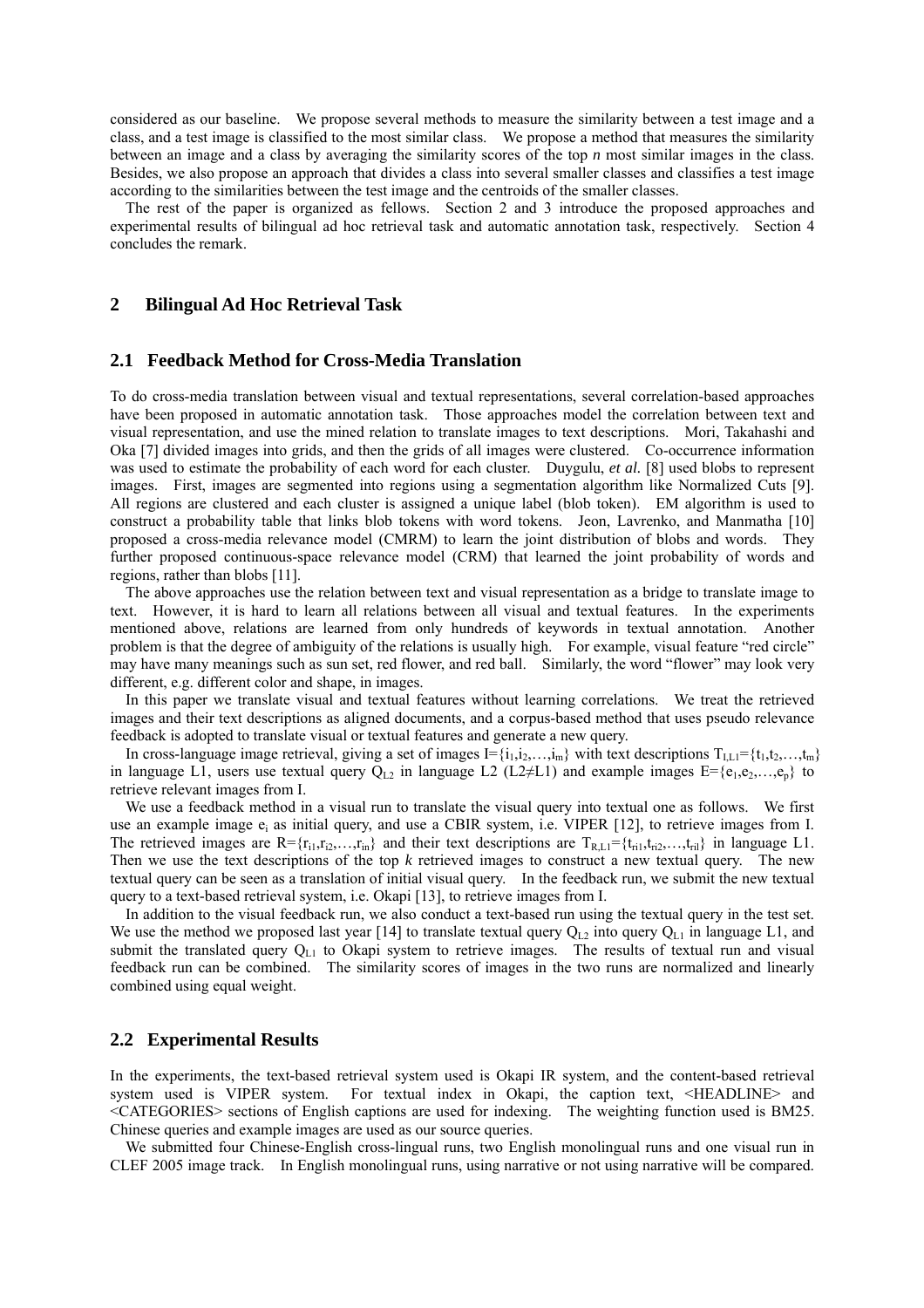In the four cross-lingual runs, combining with visual run or not combing with visual run, and using narrative or not using narrative will be compared. The details of the cross-lingual runs and visual run are described as follows.

(1) NTU-adhoc05-CE-T-W

This run use textual queries without narrative to retrieve images. We use query translation method we used last year to translate Chinese queries into English to retrieve images using textual index.

(2) NTU-adhoc05-CE-TN-W-Ponly

This run use textual queries with narrative. We only use the positive information in narrative. The sentences that contain phrase "不算相關 (are not relevant)" are removed.

(3) NTU-adhoc05-EX-prf

This run is a visual run with pseudo relevance feedback (the query becomes textual one after feedback). We use the retrieval results of VIPER system provided by ImageCLEF as our initial retrieval results, and use the text descriptions of the top 2 images to construct a new textual query in feedback run. The caption text in descriptions is used to construct a query. The textual query is submitted to Okapi IR system to retrieve images.

(4) NTU-adhoc05-CE-T-WEprf

This run merges the results of NTU-adhoc05-CE-T-W and NTU-adhoc05-EX-prf. The similarity scores of images in the two runs are normalized and linearly combined using equal weight 0.5.

(5) NTU-adhoc05-CE-TN-WEprf-Ponly

This run merges the results of NTU-adhoc05-CE-TN-W-Ponly and NTU-adhoc05-EX-prf.

From Table 1, the average precision of monolingual retrieval using title field only is 0.3952. Comparing to the performance of last year (0.6304), this year's query set is much harder. After adding narrative information, average precision is increased slightly. The performance of Chinese-English cross-lingual textual run is about 60.7% of English monolingual run. It shows that there are still many errors in language translation. From Table 2, the performance of initial visual run, i.e. VIPER, is not good enough. Text-based runs, even cross-lingual runs, perform much better than initial visual run. It shows that semantic information is very important for the queries of this year. After feedback, the performance is increased dramatically from 0.0829 to 0.3452. The result shows that the feedback method transforms visual information into textual one well. Combining textual and visual feedback runs further improves retrieval performance. The combined runs perform better than the individual runs. The results show that it needs more information to define users' information need. The feedback textual query has additional information and help user's textual query perform better.

| <b>Run</b>                    | Features in Query                      |                                  | Average   |
|-------------------------------|----------------------------------------|----------------------------------|-----------|
|                               | Text                                   | Visual                           | Precision |
| NTU-adhoc05-CE-T-W            | Chinese (Title)                        | None                             | 0.2399    |
| NTU-adhoc05-CE-TN-W-Ponly     | Chinese (Title+<br>Positive Narrative) | None                             | 0.2453    |
| NTU-adhoc05-CE-T-WEprf        | Chinese (Title)                        | Example image                    | 0.3977    |
| NTU-adhoc05-CE-TN-WEprf-Ponly | Chinese (Title+<br>Positive Narrative) | Example image                    | 0.3993    |
| NTU-adhoc05-EX-prf            | English<br>(feedback query)            | Example image<br>(initial query) | 0.3425    |
| NTU-adhoc05-EE-T-W            | English                                | None                             | 0.3952    |
| NTU-adhoc05-EE-TN-W-Ponly     | English (Title+<br>Positive Narrative) | None                             | 0.4039    |

#### **Table 1.** Results of official runs

**Table 2.** Performances of unofficial runs (NTU-adhoc05-EE-T-WEprf merges the results of NTU-adhoc05-EE-T-W and NTU-adhoc05-EX-prf)

| Run                        | Features in Ouery |               | Average   |
|----------------------------|-------------------|---------------|-----------|
|                            | Text              | Visual        | Precision |
| NTU-adhoc05-EE-T-WEprf     | English (Title)   | Example image | 0.5053    |
| Initial Visual Run (VIPER) | None              | Example image | 0.0829    |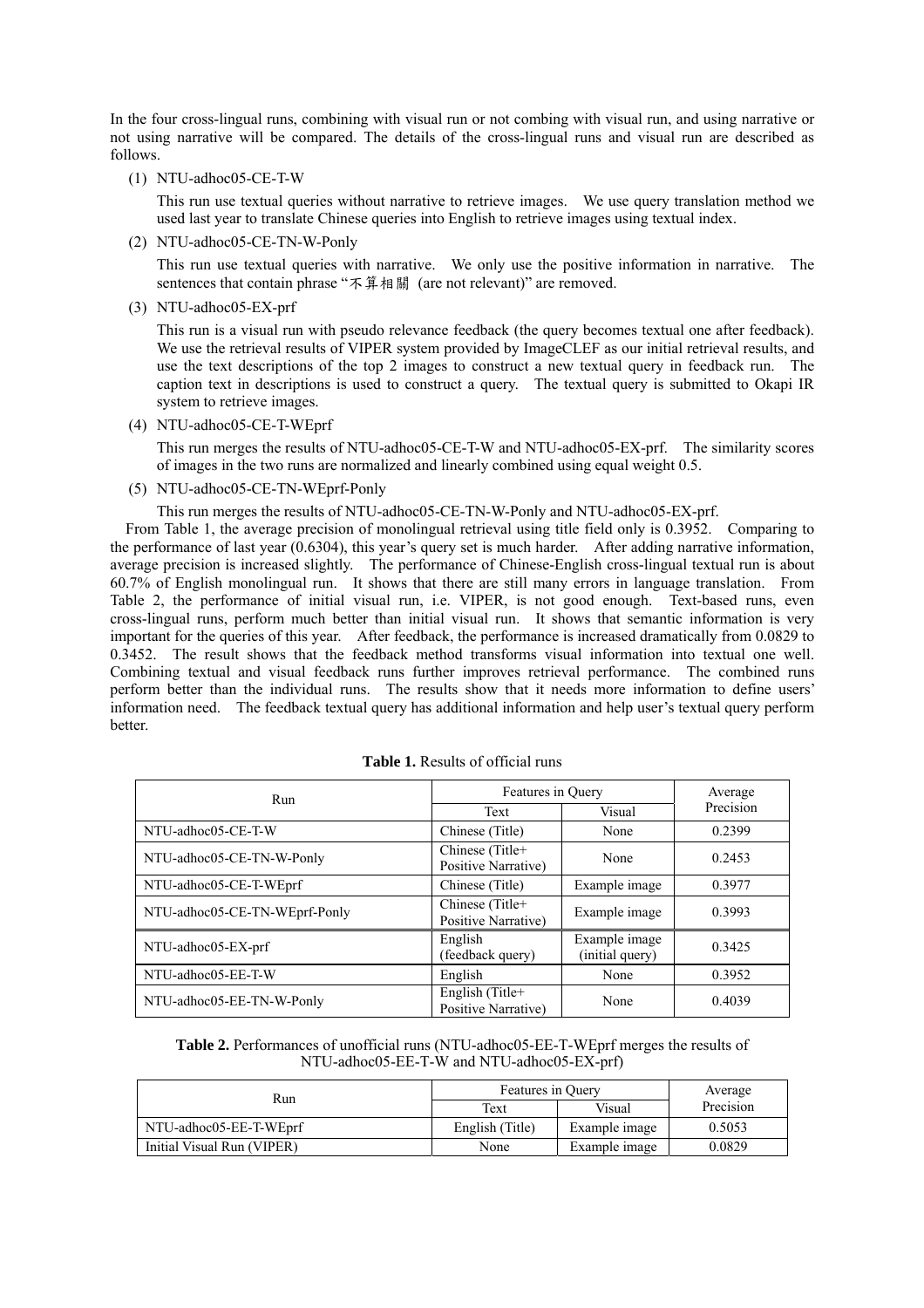**Figure 1.** Average precision of each query



Figure 1 shows the performances of each query in run NTU-adhoc05-CE-T-W, NTU-adhoc05-EE-T-W, NTU-adhoc05-EX-prf, NTU-adhoc05-CE-T-Weprf, and NTU-adhoc05-EE-T-WEprf. For most queries, monolingual run has better performance than visual feedback run. We can say that there are translation errors in cross-media translation. There are ten topics in which the performance of visual feed back run is better than that of monolingual run. This is probably because that the user's information need is not detailed described in a textual query, i.e. some information is lost. Also, the words used in textual query and image descriptions may be inconsistency. Thus, it is hard to retrieve all relevant images by the textual queries formulated by users. We can use additional information that is not provided directly by users to retrieve more relevant images. The constructed query in feedback run has additional information that comes from example images. For example, when a user wants to find images that have aircraft on land, using query "aircraft in military air base" may be better than using "aircraft on the ground". This is because that the descriptions of images don't mention that aircraft is on the ground directly, but aircrafts in military air base are very likely to be parked and thus are on the ground. The additional information "military air base" is obtained because that it is mentioned in the descriptions of images retrieved by example images using a CBIR system. Comparing the performances of runs that combining visual feedback run or not, we can find that most topics perform better after combining. This is probably because that the additional information in feedback run helps our system retrieves images more precisely, and that queries constructed in feedback run could recover translation errors in a cross-lingual run.

### **3 Automatic Annotation Task**

# **3.1 Classification Approaches**

The automatic annotate task in ImageCLEF 2005 can be seen as a classification task, since each image can only be annotated with one word (category). In classification task, *k*-nearest neighbor (*k*-NN) method is a usually adopted approach [15]. Performance for different categories in *k*-NN method usually depends on the number of training data in each category. Test images tend to be classified to the categories that have many training data (We will show this later). To solve this problem, computing several representative data is used to normalize the number of training data in each category. We can reduce the number of training data to 1 using a centroid to represent a category. But sometimes using only one centroid to represent a whole category is not sufficient if the images in the category are very different. For example, the images of the flank and the front of skull look very different. Using two centroids of two smaller classes to represent category "skull" is better than using only one centroid that is between the flank and front of skull. In this task, we use clustering to help us to find the representative data of each category. We assume that the images that belong to the same cluster and the same category are very similar, and can be represented by a centroid. The detail of our method is described as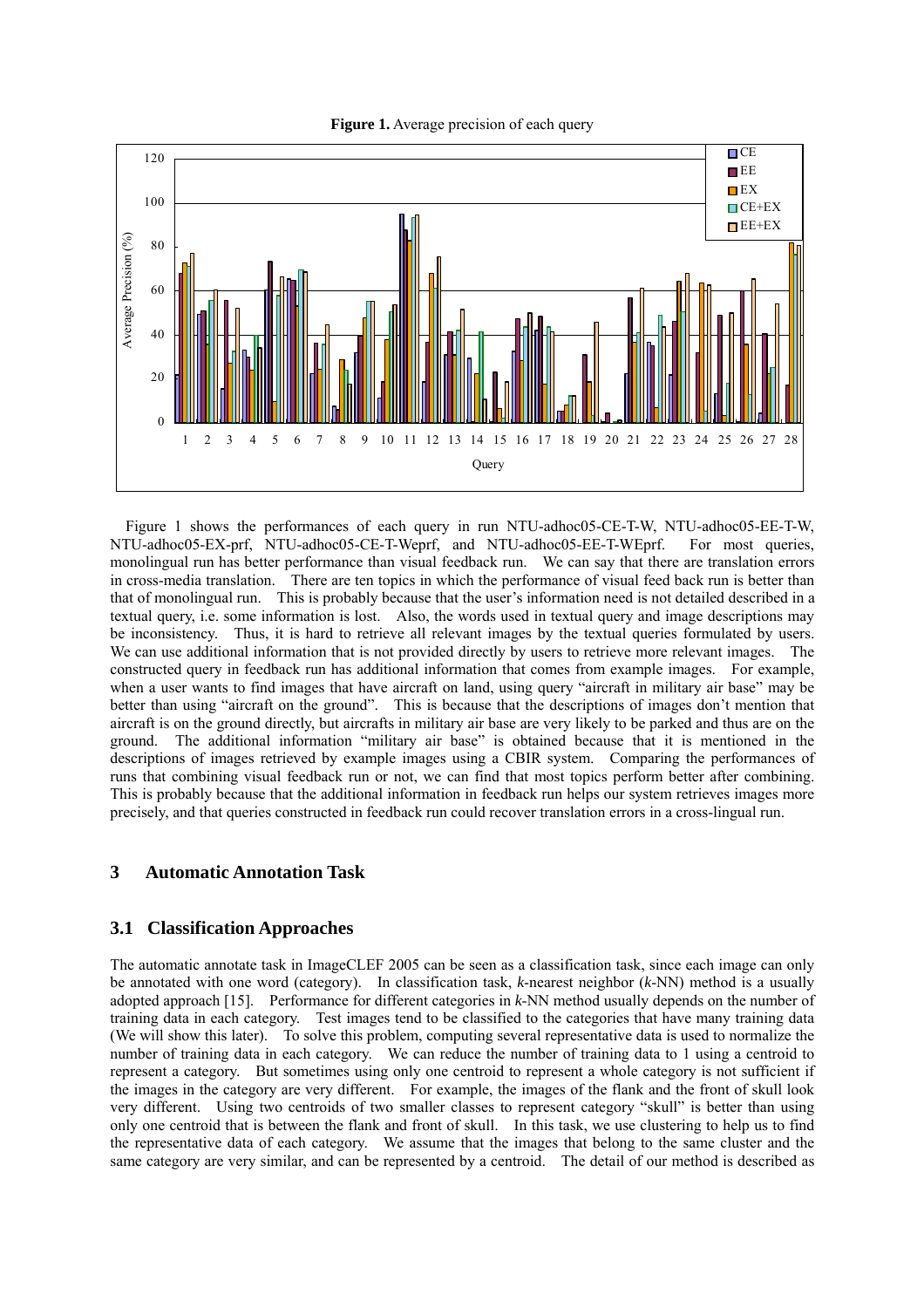follows.

- (1) First we use *k*-means algorithm to cluster all training data. The images in a cluster may belong to different categories.
- (2) After clustering, we compute the centroids of each category in each cluster.
- (3) Given a test image, we compute the distances between it and each centroids, and the test image is classified to the category with the shortest distance.

The second method we used is to compute the similarities between a test image and each category, and then classify the test image to the most similar category. The similarity between a test image and a class is measured by averaging the similarity values between the test image and the top 2 most similar images in the class. A test image is classified to the class that has the highest similarity.

### **3.2 Experimental Results**

In this task we submit three runs. The three runs use the same image features. The difference between them is the classification method used. The image features are extracted in the following way. First we resize images to 256 x 256 pixels and segment each image into  $32 \times 32$  blocks (each block is  $8 \times 8$  pixels). Then we compute the average gray value of each block to construct a vector with 1024 elements. We use this vector to represent an image, and the similarity between two images is measured by cosine formula. The details of each run are described as follows.

- (1) NTU-annotate05-1NN
	- This run is our based line. It uses 1-NN method to classify each image.
- (2) NTU-annotate05-Top2

This run uses the second method described in Section 3.1. We compute the similarity between a test image and category using the top 2 nearest images in each category, and classify the test image to the most similar category.

(3) NTU-annotate05-SC

This run uses the first method described in Section 3.1. Training data is clustered using *k*-means algorithm (*k*=1000). We compute the centroids of each category in each cluster, and classify a test image to the category of the nearest centroid.

The results of official runs are shown in Table 3. The results show that 1-NN method is very useful. 1-NN has the same performance as run NTU-annotate05-Top2, but it doesn't need to compute average similarity, thus it is faster than top2 method. The performance of run NTU-annotate05-SC is worse than run NTU-annotate05-1NN. Normalizing the number of training data in each category may have a trade-off. Normalization may increase the performance of categories that have less training data, but decrease the performance of categories that have more training data. Table 4 shows the error rate of individual categories. The categories that have a lot of training data are listed in the upper part of Table 4, and the categories that have a few training data are in the lower part. From Table 4, the performances of categories with a lot of training data are better than that of categories with a few training data. For the categories with a lot of training data, 1-NN method performs better than normalization method (run SC). In contrast, normalization method performs much better than 1-NN method for the categories with a few training data. It shows that normalization method could reduce the problem that prefers classifying images to large categories. The reason that the overall performance of normalization method is worse than that of 1-NN method is that large categories have more test images and thus have more influence on the final result.

|  |  | <b>Table 3.</b> Results of official runs |  |
|--|--|------------------------------------------|--|
|--|--|------------------------------------------|--|

| Run        | NTU-annotate05-1NN | NTU-annotate05-Top2 | NTU-annotate05-SC |  |
|------------|--------------------|---------------------|-------------------|--|
| Error Rate | 21.7 %             | $21.7\%$            | $22.5\%$          |  |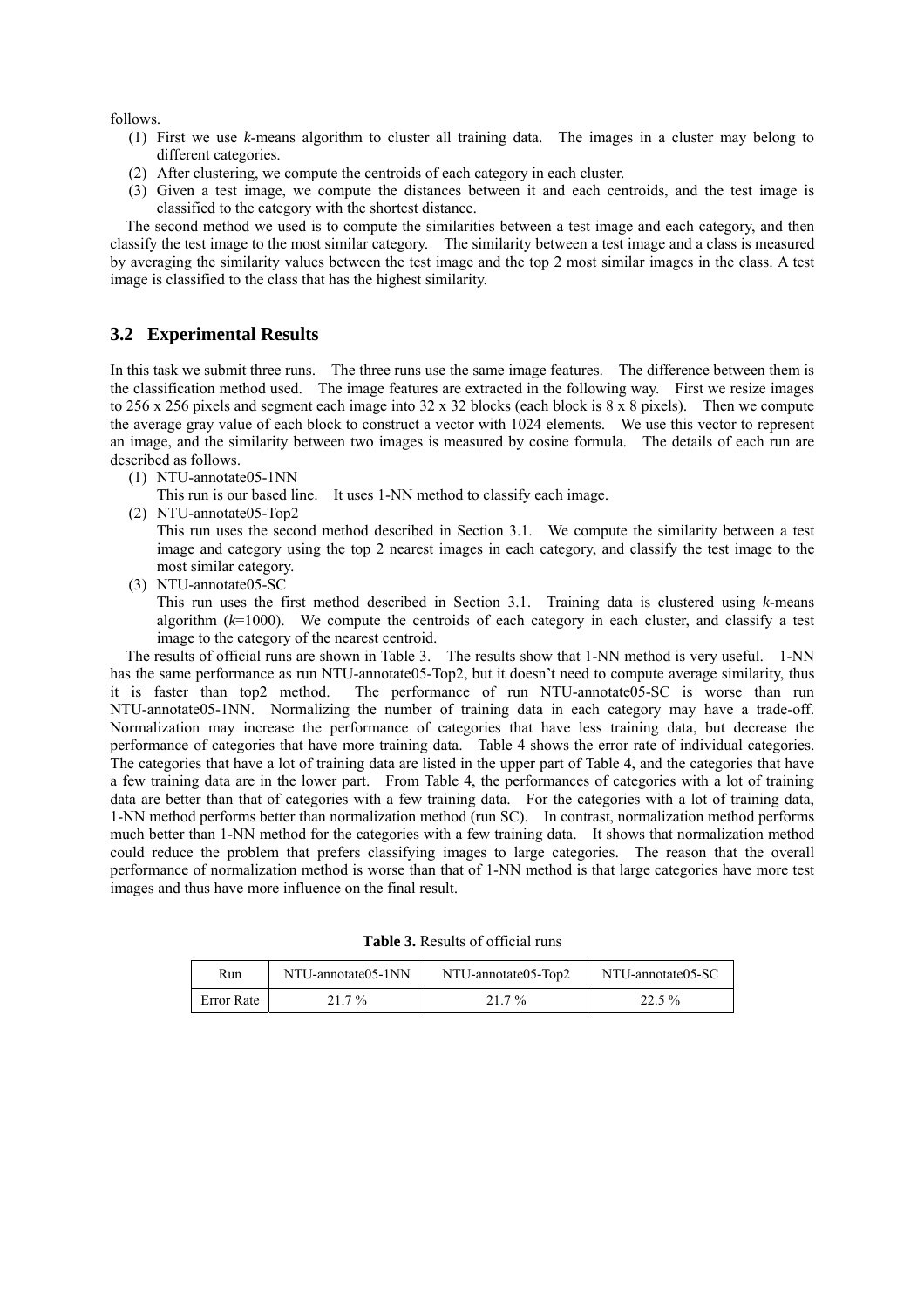| Cat. | #Training image | #Test image | Error rate (1NN) | Error rate (Top2) | Error rate (SC) |
|------|-----------------|-------------|------------------|-------------------|-----------------|
| 12   | 2563            | 297         | 0.003367         | 0.003367          | 0.016835        |
| 34   | 880             | 79          | 0.012658         | 0.012658          | 0.000000        |
| 6    | 576             | 67          | 0.194030         | 0.223881          | 0.253731        |
| 1    | 336             | 38          | 0.000000         | 0.000000          | 0.078947        |
| 25   | 284             | 36          | 0.138889         | 0.166667          | 0.194444        |
| 28   | 228             | 16          | 0.312500         | 0.312500          | 0.250000        |
| 5    | 225             | 25          | 0.080000         | 0.080000          | 0.080000        |
| 17   | 217             | 24          | 0.125000         | 0.125000          | 0.208333        |
| 3    | 215             | 24          | 0.291667         | 0.291667          | 0.250000        |
| 18   | 205             | 12          | 0.416667         | 0.500000          | 0.416667        |
| Avg. | 572.9           | 61.8        | 0.157478         | 0.171574          | 0.174896        |
| 51   | 9               | 1           | 0.000000         | 0.000000          | 0.000000        |
| 52   | 9               |             | 0.000000         | 0.000000          | 0.000000        |
| 55   | 10              | 2           | 1.000000         | 1.000000          | 1.000000        |
| 53   | 15              | 3           | 0.333333         | 0.000000          | 0.333333        |
| 15   | 15              | 3           | 0.666667         | 0.666667          | 0.666667        |
| 24   | 17              | 4           | 1.000000         | 0.750000          | 0.750000        |
| 35   | 18              | 4           | 0.750000         | 1.000000          | 0.500000        |
| 37   | 22              | 2           | 1.000000         | 1.000000          | 1.000000        |
| 16   | 23              | 1           | 1.000000         | 1.000000          | 0.000000        |
| 46   | 30              | 1           | 1.000000         | 1.000000          | 0.000000        |
| Avg. | 16.8            | 2.2         | 0.675000         | 0.641667          | 0.425000        |

**Table 4.** Error rate of individual categories. The upper part shows the top 10 categories that have a lot of training data, and the lower part shows the categories that have a few training data

### **4 Conclusions**

In bilingual ad hoc retrieval task, we propose a simple and useful feedback method for cross-language image retrieval. We transform visual features into textual ones without learning correlations. Experimental results show that the proposed feedback approach performs well. Comparing to initial visual retrieval, average precision is increased from 8% to 34% after feedback. The feedback textual query has additional information that comes from example images, and help user's textual query perform better. After combining textual and visual feedback runs, average precision is increased from 0.2399 to 0.3977 and from 0.3952 to 0.5053 in cross-lingual and monolingual experiments, respectively. We will test our method in other image collections in the future.

In automatic annotation task, we propose a method that normalizes the number of training data of each category. The normalization approach may have a trade-off. It may increase the performance of categories that have less training data, but decrease the performance of categories that have more training data. We will try our method in different collections and study what is the suitable time to use normalization since using normalization may have a trade-off.

#### **Acknowledgement**

Research of this paper was partially supported by National Science Council, Taiwan, under the contracts NSC93-2752-E-001-001-PAE and NSC94-2752-E-001-001-PAE.

# **References**

- 1. Goodrum, A.A.: Image Information Retrieval: An Overview of Current Research. Information Science, 3(2). (2000) 63-66.
- 2. Eidenberger, H. and Breiteneder, C.: Semantic Feature Layers in Content-based Image Retrieval: Implementation of Human World Features. In: Proceedings of International Conference on Control, Automation, Robotic and Vision. (2002).